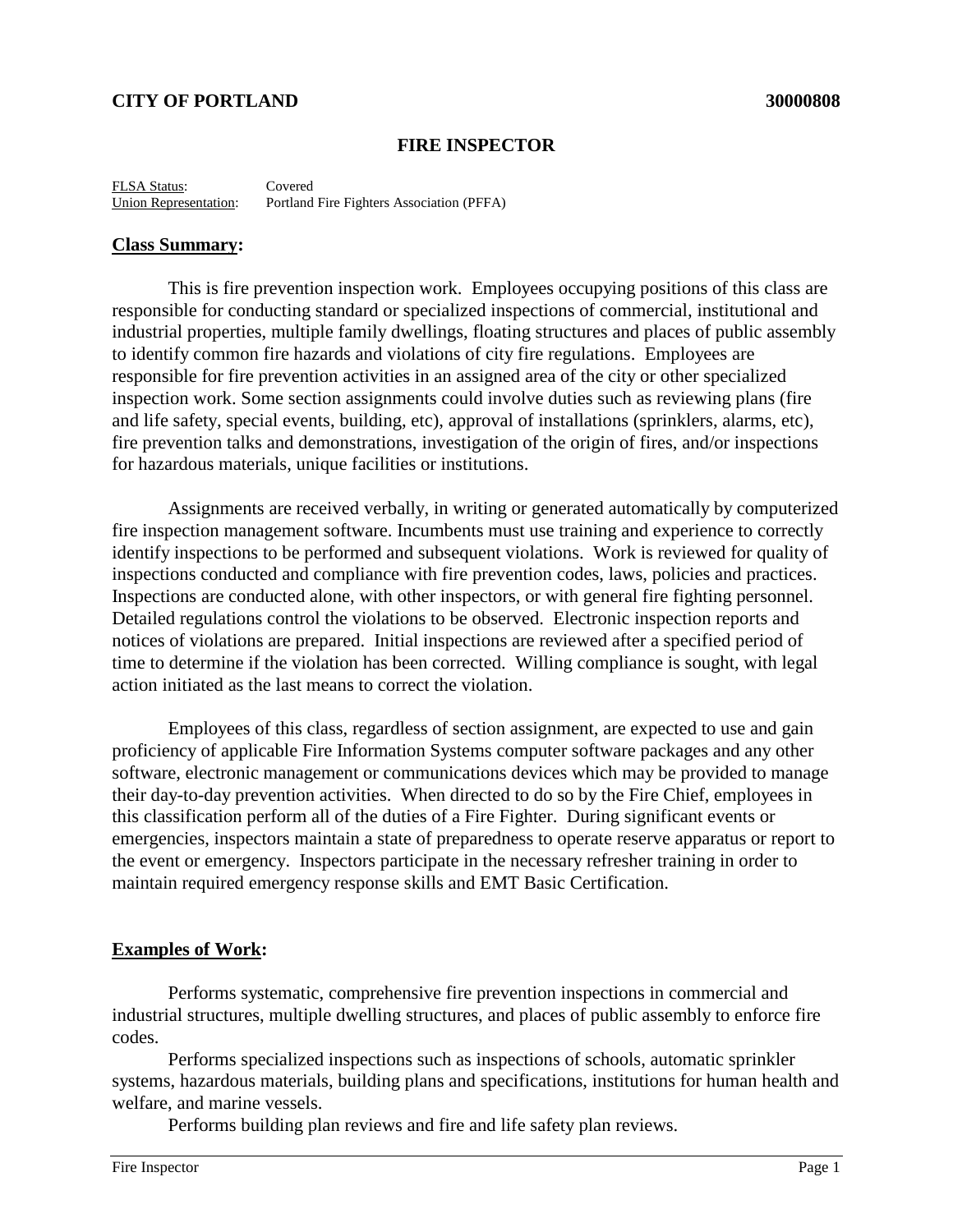Performs inspections of sprinkler systems, alarm systems and fixed extinguishing systems.

Notes violations of codes; seeks compliance with codes; prepares electronic and written reports and notices; and refers cases of noncompliance to legal authorities.

Makes presentations to groups in fire safety and prevention techniques.

Keeps electronic records and maintains computer files on inspections conducted.

Conducts original and follow up investigations to determine course, origin, and responsibility for fires.

Operates various test instruments to identify sources of ignition and materials ignited in fires.

Interviews witnesses, suspects, fire fighter personnel to obtain information; determines if negligence or criminal wrong doing is present; examines records and documents.

Maintains surveillance of suspects; advises suspects of constitutional rights; prepares case for trial.

Determines monetary value and loss caused by fires.

Prepares detailed electronic and written reports on investigations.

## **Not all the work performed is specifically described. Not all tasks are done at all work locations.**

## **Knowledge, Skills and Abilities: (Required at time of appointment)**

Knowledge of current literature, trends, and developments in the field of fire prevention inspection.

Knowledge of fire prevention inspection methods.

Knowledge of current fire fighting procedures and techniques.

Knowledge of residential and commercial building design, construction methods, and construction materials.

Knowledge of the fire hazards associated with various types of construction.

Knowledge of fire chemistry and fire behavior.

Knowledge of hazardous materials - their characteristics and methods of controlling combustion or explosions.

Knowledge of approved methods of preserving evidence of arson.

Knowledge of Fire Information Systems software and other related computerized research and code prevention management tools.

Ability to be self-motivated and use effective time management skills

Ability to analyze and problem-solve

Ability to examine physical evidence and determine cause of a fire

Ability to interrogate witnesses, suspects, and fire fighting personnel

Ability to preserve evidence and to testify in court.

Skill in conducting fire inspections in a detailed and efficient manner.

Skill in recognizing fire hazards and in making practical recommendations for their correction.

Skill in reading, understanding and interpreting written material including codes, regulations, complex technical reports and manufacturer's information.

Skill in preparation of electronic and written reports and correspondence